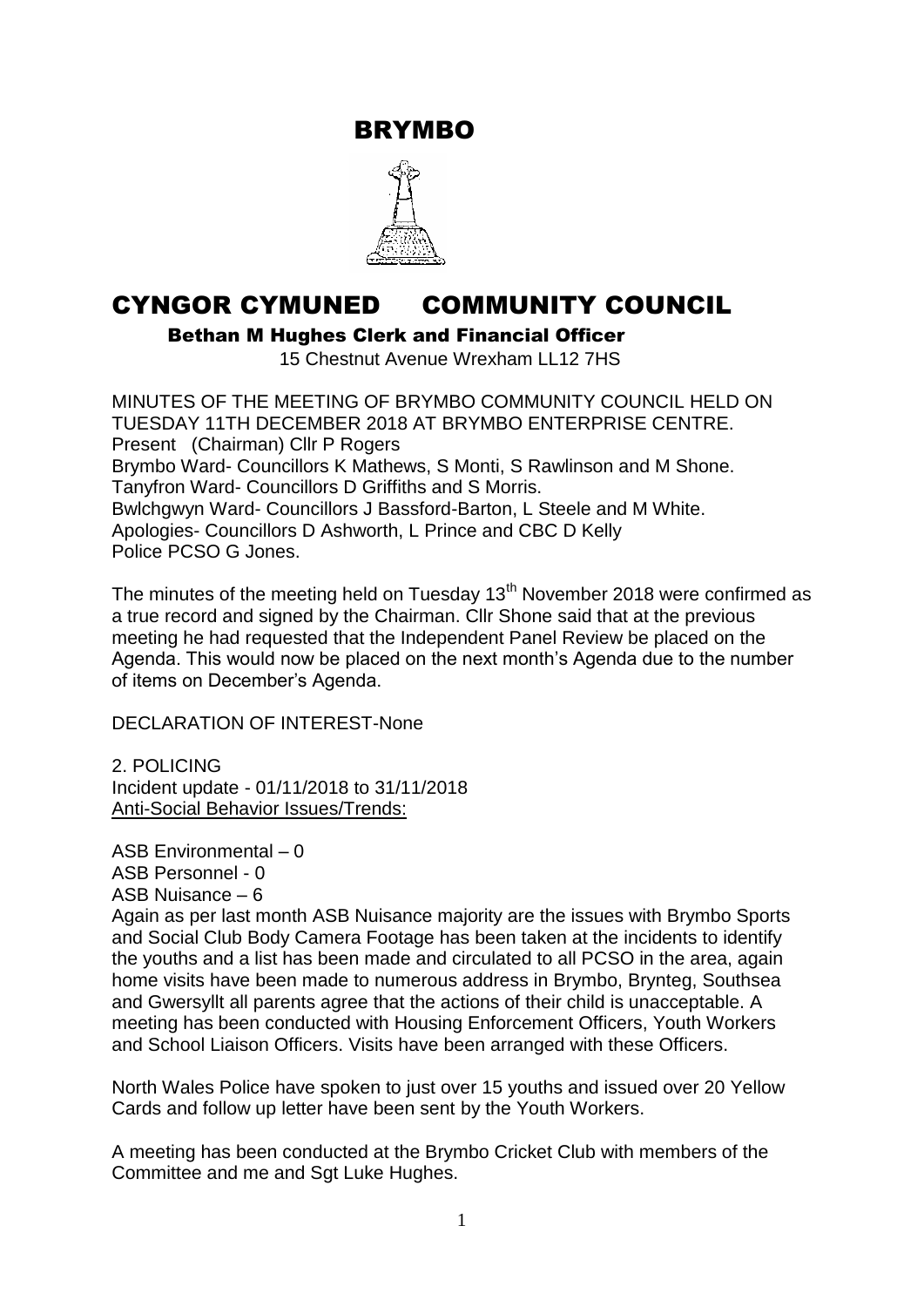# Crime Issues / Trends

## WRW15

Criminal Damage – Railway Road damage fence Dyke Street Windscreen damage College Fields Car damage Cheshire View Car damage Burglary – Tan y Fron Garage nothing taken.

Theft  $- 0$ 

Other News/PCSO activities:

Patrols will continue in Brymbo and Tanyfron area .

Regarding the Youths in the area we are engaging with other agencies and Sgt Hughes is keen for PCSO's to use this as another direction to 'disruped' the group for example Home visits which as been done and Yellow card been issued. Youth Workers have received the relevent inforamtion from NWP and are engageing with them.

Incident update - (from 01/11/2018 to 30/11/2018) Anti-Social Behavior Issues/Trends:

ASB Personal - 1 ASB Nuisance - 1 ASB Environmental – 0 There have been two incidents of ASB during the month of November. Crime Issues / Trends There has been one burglary this month and one report of criminal damage. Please

keep your doors on your property and vehicles locked and secured. Other News/PCSO activities:

Please use 101 and report issues, these can then be investigated.

The Chairman thanked the police for attending and noted that the crime figures were lower than the previous year.

#### 3. COUNTY BOROUGH COUNCILLOR'S REPORTS

CBC Rogers said that the BDL masterplan was due to be submitted in the New Year. He said that Brymbo Heritage Trust would be briefing the CC in the New Year with their plans and it was imperative that the CC be consulted. On the travellers site issue he said that the LDP had been passed to the inspector by WCBC. He said that a public examination would be held in the New Year which could last approx. 6 months. He said he was very disappointed with this outcome. He said the working group in Brymbo would remain active and that BCC would have an opportunity to voice their concerns. He said the working group were looking to raise funds and BCC should give them all the support they require. Cllr Shone asked whether the Council's insurance policy could be used to obtain legal advice. He said that the Clerk could look into this with the CC's insurers. Cllr Rogers said that the CC could take independent advice.

4. ROADS

At the previous meeting discussions had taken place on reducing the speed limit to 20 M.P.H. by the school in Tanyfron. There was no funding available; however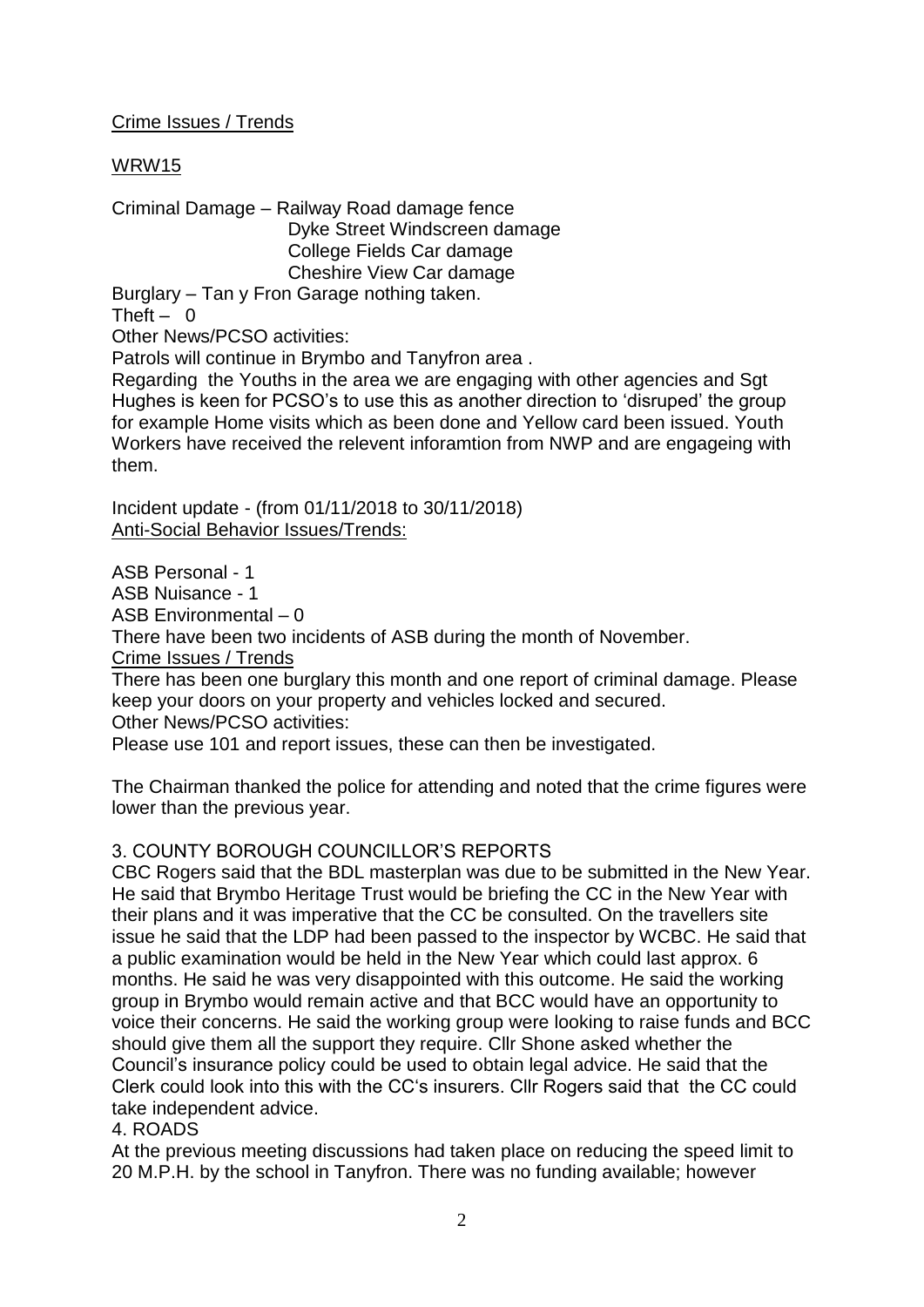WCBC favoured another route of funding. WCBC would approach the school and any findings would be evidence based.

5. BUS SHELTER SERVICES AND STOPS No further information.

6. PLAYING FIELDS AND PLAYGROUNDS No further information.

7. FOOTPATHS/LIGHTING No further information.

8. WAR MEMORIAL No further information.

9. PLANNING

DEMOLITION OF EXISTING CONSERVATORY ALTERATIONS AND EXTENSIONS INCLUDING NEW RAISED ROOF GRASMERE RUTHIN ROAD BWLCHGWYN P/2018/0942 –No observations.

TWO STOREY EXTENSION TO DWELLING 13 GWENFRO TERRACE TANYFRON ROAD TANYFRON P/2018/0908- No observations.

CONSTRUCTION OF NEW ACCESS, ALTERATION TO EXISTING ACCESS, CONSTRUCTION OF DRIVEWAY AND HARDSTANDING/PARKING AREA (IN RETROSPECT0 ON LAND ADJACENT TO BRYN AWEN BRYN AWEN FRON HEULOG HILL BWLCHGWYN P/2018/0970- No observations.

APPLICATION FOR REMOVAL OF CONDITIONS IMPOSED UNDER PLANNING PERMISSION P/2005/0366: CONDITION 3-RELATING TO OCCUPATION OF THE ANNEXE EXTENSION AND ITS USE AS A SEPARATE DWELLING CONDITION 4- RELATING TO DEVELOPMENT BEING CARRIED OUT IN ACCORDANCE WITH THE APPROVED PLANS OR WITH ANY AMENDMENTS APPROVED ANNEXE AT THE COURT YARD 5 FFYNNON Y CEIRW BRYMBO ROAD **BWLCHGWYN** P/2018/0971- No observations.

SUB-DIVISION OF DWELLING AND ANNEX TO FORM 2 SEPARATE DWELLING ANNEXE AT THE COURT YARD 5 FFYNNON Y CEIRW BRYMBO ROAD **BWLCHGWYN** P/2018/0971- No observations.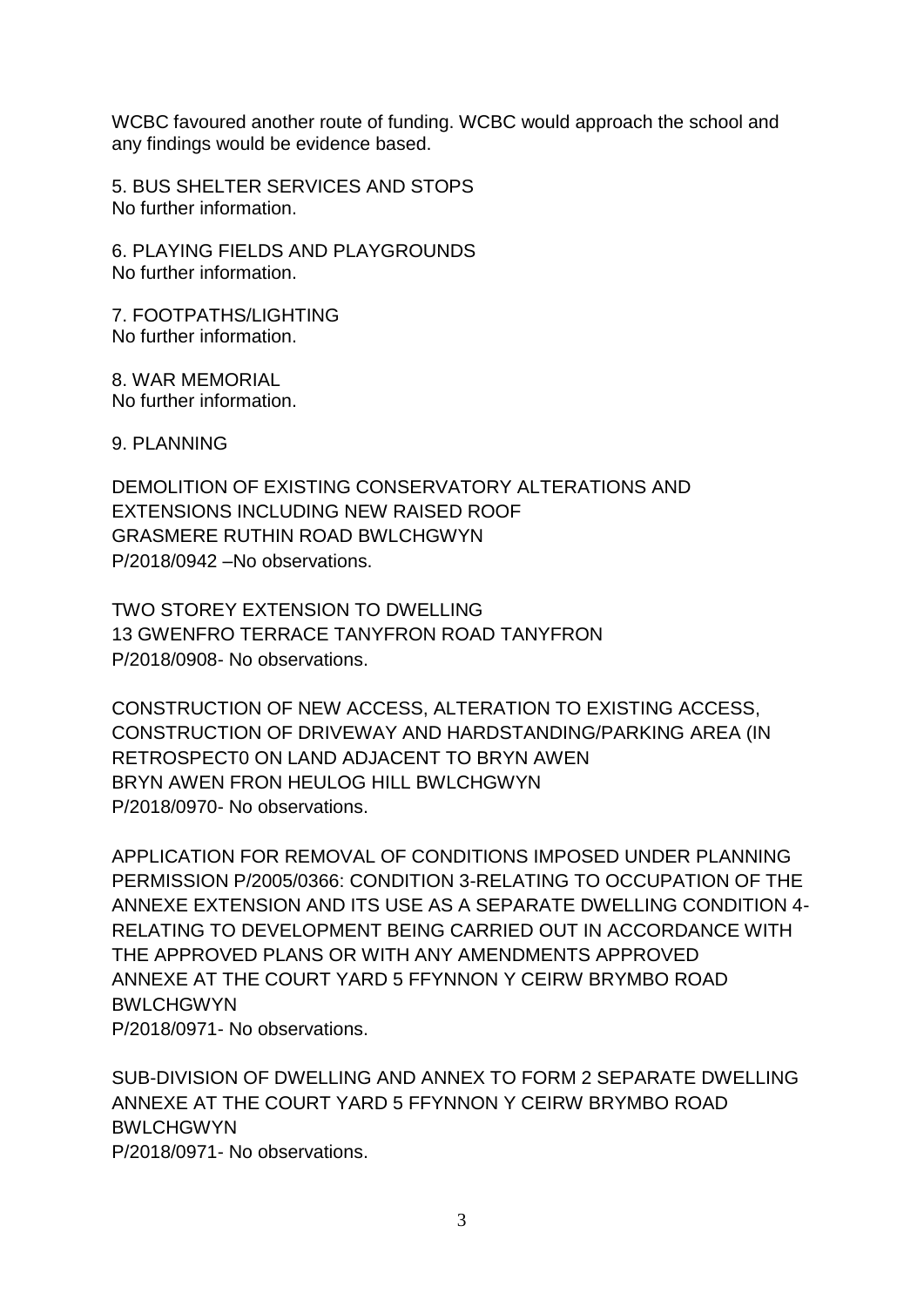# ERECTION OF DWELLING WITH ASSOCIATED DRIVEWAY AND RETAINING WALLS (ON LAND OF FORMER SHOP/RESIDENTIAL ADJOINING CLERGY HOUSE)

CLERGY HOUSE HARWD ROAD BRYMBO ROAD BRYMBO P/2018/1006- No observations.

#### 10. PRECEPT/FUNDING FOR PLAY PROVISION

The Clerk circulated copies of the up to date budgets and the previous year's expenditure. A report on the play provision had been circulated prior to the meeting. The Chairman went through the financial statistics of the various cost of a scheme in Brymbo and Tanyfron. The play scheme had been well received in all three villages during the school holidays. Cllr Monti proposed that a 5 sessions a week package throughout Easter, Whit, Summer and October be agreed at a cost of £5715.00 per annum for Brymbo/Tanyfron and Bwlchgwyn Councillors would consult with the Cabin Crew with regards to funding the scheme in Bwlchgwyn and come back to full Council in the New Year. This was seconded by Cllr Griffiths. A vote was taken. All were in favour. The funding for this would come out of the general reserves. With regards to the Youth provision the CC already funded, members said that the scheme was successful. As a result Cllr Mathews proposed and Cllr Bassford-Barton seconded that the CC agree to fund this again for another year. This would also come out of the general fund. A vote was taken. All were in favour. The Clerk wished to amend two of the budgets for the next financial year. The budget of members allowances would increase to £2500.00 from £950.00 and room hire from £150.00 to £400.00.This would increase the expenditure from £100556.00 to £102356.00. The tax base for 2019/2020 was 1945. The precept for the year 2018/2019 had been £99674.12 at a cost of £51.220 per ratepayer. The Clerk read out the external auditor's comments on the reserves held by BCC saying ' that they wished to draw to the Council's attention to the high level of reserves, approximately 1.28 times the annual precept for 2017/2018 and that the Council should consider the level of general reserves required and consider taking steps to reduce the level of general reserves required and consider taking steps to reduce the level of reserves in future years if necessary '.The Clerk said that as the ratepayers of the 3 villages paid £51.22 at present, if kept the same it would generate £99674.12. Members agreed there would be no increase to the ratepayers and the amount paid would remain at £51.22. The Clerk would inform WCBC that a precept of £99674.12 would be requested. Cllr Griffiths proposed that the precept request would be £99674.12. This was seconded by Cllr Shone. A vote was taken. All were in favour.

#### 11. BVHA

The Chairman told members that a meeting had been arranged for January 11<sup>th</sup> 2019 between the lead Member and the CC. CBC Kelly would be also be in attendance . Cllr Shone was concerned that there was nothing to report from the minutes of the previous meeting. He said that the CC should write to Denise Garland of WCBC and ask her the reasons why the CC would have to pay the legal costs as under the law of the land it was the responsibility of the developer to determine whether there was a covenant on land before building took place. The developer was responsible for this and would need to prove that the CC had allowed the building of the Community Centre. He said that he would contact the owner of Cambrian House to see if there were any documents relating to this in the building.